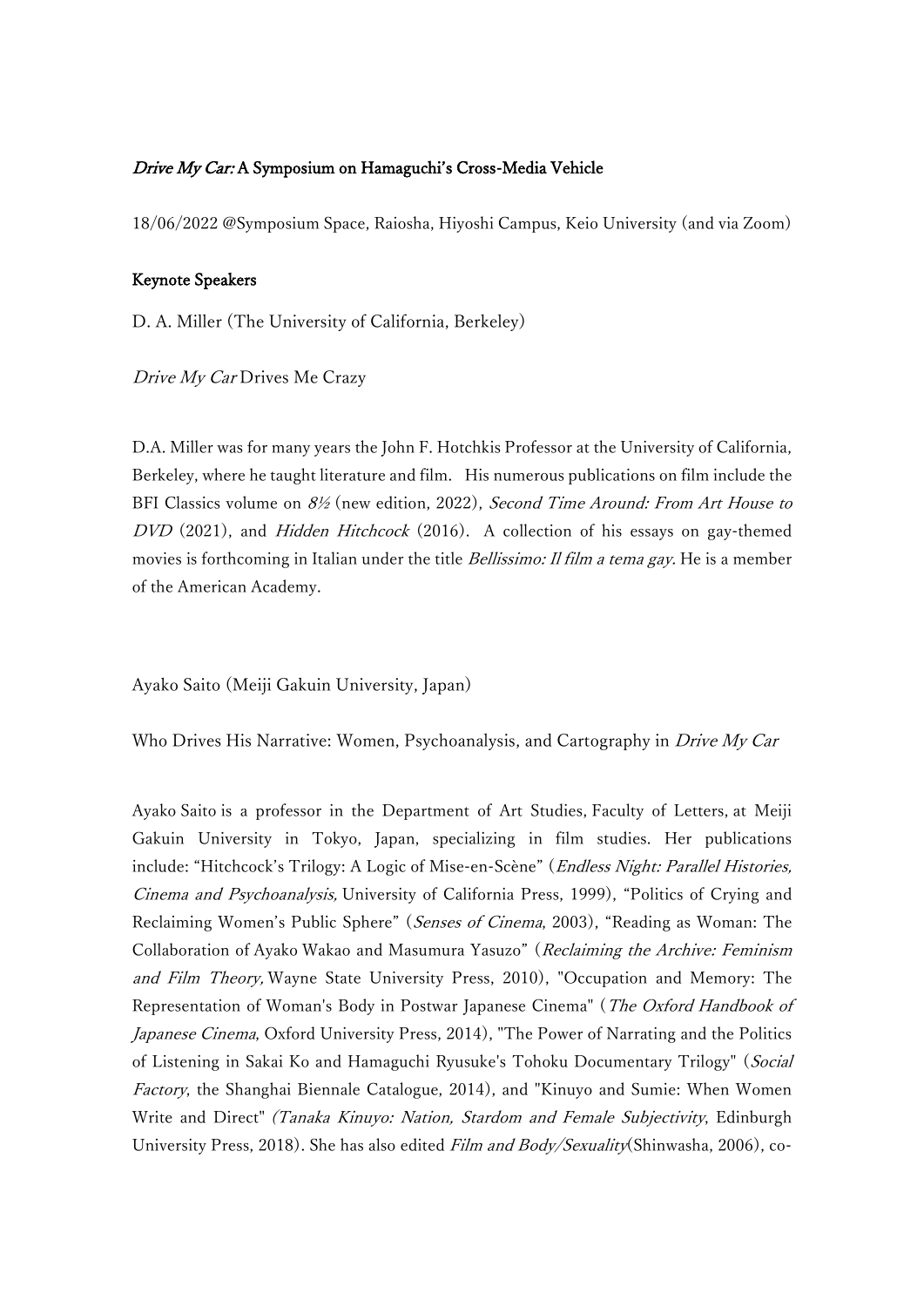edited Invisibility: Representation of Invisible Race—Dismantling the Race Myth Vol.1 (University of Tokyo Press, 2016), and co-authored books, including Wakao Ayako Film Actress (Misuzu Shobo, 2003), Male Bonding: East Asian Cinema and Homosociality (Heibonsha, 2004), and Fighting Women: Female Action in Japanese Cinema (Sakuhinsha, 2009).

## Speakers

Ru Shou Robert Chen (National Chengchi University, Taiwan)

A Return to Bazin: Uncle Vanya in Drive My Car

In "Theater and Cinema", Andre Bazin began this seminal article by proclaiming that "Cinema is a valid medium for a wide variety of dramatic works." He aims to settle the dispute between what he calls "filmed theater", a pure recording of stage play, and "cinematographic theater", theater work wisely employed by film director as a part of mise-en-scene in a film.

Bazin's discussion of theater and cinema can be applied as case studies to the films of Ryusuke Hamaguchi, who loves to incorporate theater work as a part of narrative structure. In Asako I &  $II(2018)$ , for example, a performance of *The Wild Duck* by Ibsen was stopped because of the earthquake. And in *Drive My Car* (2021), more than one third of the story centers around table read and rehearsing of Chekhov's Uncle Vanya.

As Hamaguchi expressed in an interview, he found a strong connection between the world of Kafuku, the main character in *Drive My Car*, and that of Uncle Vanya, while adopting the short story of the same title by Haruki Murakami into his script. In this paper, I would like to elaborate on the significance of the play-within-film, Uncle Vanya, and how the text reflects every wounded soul directly or indirectly related with the production of the theater performance in the film. And most importantly, by returning to Bazin, this paper hopes to shed light on the reason how the themes of regret and redemption in Drive My Carfind echoes in Uncle Vanya and win its appealing power over Asian as well as global audiences.

Ru-shou Robert Chen is a Professor at the Department of Radio-TV, National Chengchi University, Taiwan. His publications include Looking at Screen Darkly: One Hundred Years Reflections on Taiwan Cinema (in Chinese, 2013), and the Chinese translation of Lumiere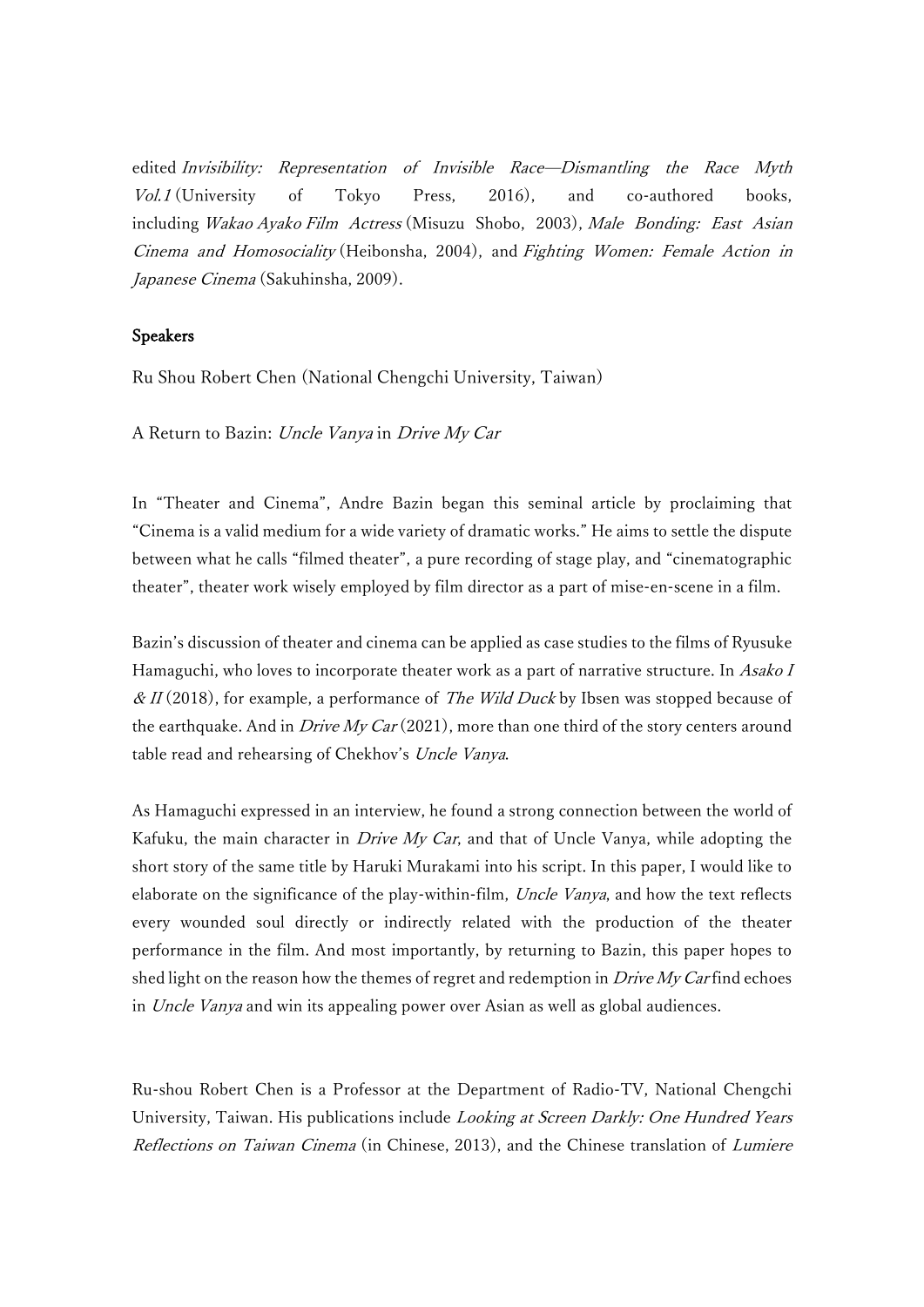Galaxy (2021) by Francesco Casetti. His research interests are Taiwan cinema, film theory, and Walter Benjamin.

Kosuke Fujiki(Okayama University of Science, Japan)

Hear the Other Sing: The Construction and Acceptance of Otherness in Drive My Car

Although the worldwide pandemic of COVID-19 has largely shut down access across national borders since around the spring of 2020, Japanese cinema witnessed in 2021 a handful of productions filmed in South Korea. Both *The Cursed Sanctuary X* (Seichi X, Irie Yū, 2021) and *The Asian Angel* (*Ajia no tenshi*, Ishii Yūya, 2021) were shot and are set entirely in South Korea, with Japanese visitors and expatriates as their protagonists. Whereas the former was filmed in September 2019, prior to the pandemic, the filming of the latter from February to March 2020 coincided with the spread of COVID-19 in the country, which posed a challenge to the filmmakers as some locations became unavailable during the shoot. Japan's contender for the Oscars 2022, Drive My Car (Doraibu mai kā, Hamaguchi Ryūsuke, 2021), was affected more heavily by the pandemic. Busan was initially chosen as the main filming location; however, the filming in March 2020 was suspended until November, with the location having been changed to Hiroshima. The remnant of Hamaguchi's original plan can be traced in the film's South Korean cast members and the brief epilogue shot in South Korea.

Approaching the question of understanding the Other in different ways, these three films can be situated within the context of Japan's strained relationship with its East Asian neighbours throughout the 2010s. Even though the Korean elements may be minimal among these films, Drive  $My$  Car responds to its socio-political background through its construction of Otherness with the use of voice and the multiplicity of languages, as well as through its dramatised confrontation with and eventual acceptance of the Self and the Other. The characters' intense remorse for their past, a theme which is nearly absent in Murakami's stories from which the film derives, not only underscores the characters' introspection but also opens up possibilities for an allegorical reading of Hamaguchi's film. By examining the film's narrative, cinematography and audio-visual motifs, this paper seeks to demonstrate how the theme of the Other is developed in *Drive My Car*, and then elucidate its significance within the current situation in East Asia.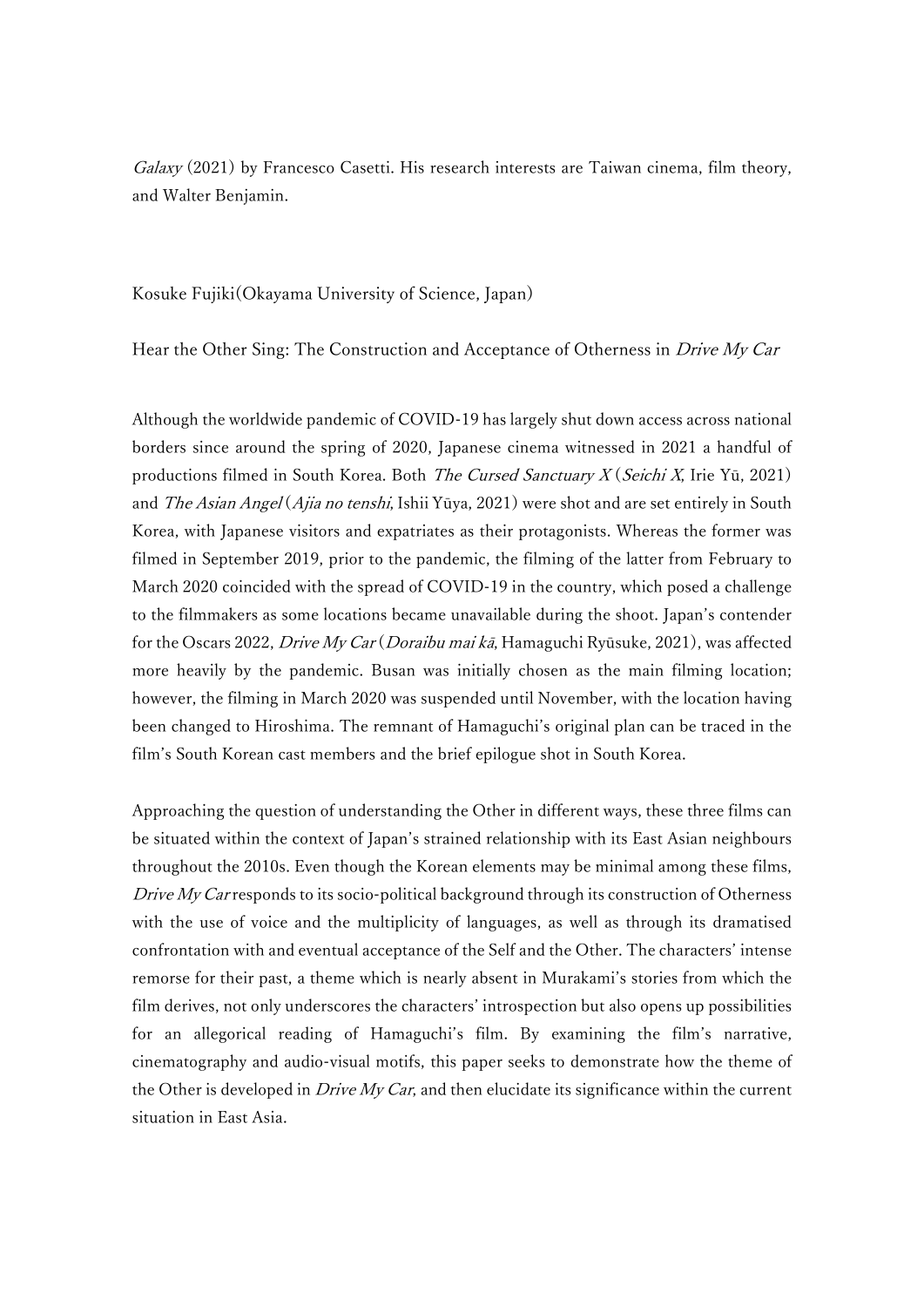Kosuke Fujiki is Lecturer in English Linguistics at Okayama University of Science. He earned his PhD in Film Studies at King's College London, where he completed his thesis on the postreversion Okinawan cinema. His research interests include contemporary East Asian cinemas, film adaptation, and the representation of memory and history in cinema.

# Hironori Itoh (Kansai University, Japan)

All the World's a Stage, Rotating with Sound: Motives of Rotation and Sound in *Drive* 

My Car

Japanese director Sho Miyake presents several interesting thoughts on Drive My Car (Ryusuke Hamaguchi, 2021): in a trilogy discussion with Hamaguchi, Miyake claims, "I really felt at home on the rotating earth, that is, the feeling that the world is in motion every moment". The phrase of "the rotating earth" may seem relatively abrupt; however, it is suggestive and constitutes the essence of the film because *rotation* is an important motif in Drive My Car.

In the original novel entitled "Drive My Car" by Haruki Murakami, the expression related to rotation appears toward the end of the novel: "He could only make out a slight gradation in the engine's hum." If the original text is translated into English, "the engine's hum" denotes "the sound of an engine revving". In Japanese, however, the word kaiten(回転) is used to *both* describe rotation and revving. In the novel, the name of the wife of protagonist Kafuku remains unknown. However, in the eponymous film, she is given the name Oto, which means "sound" in Japanese. The words rotation or revving and sound precisely play the same important role in the film.

Moreover, car tires, cassette tapes, and vinyl records appear as props related to rotation and sound. In this presentation, I shall demonstrate the manner in which these visual and acoustic elements cinematically depict Kafuku's circumstances and the changes in his state of mind.

Kafuku drives a Saab 900, a vintage car that is no longer manufactured. Cassette tapes and vinyl records are media from an older era. They can be considered analogies to *films* of the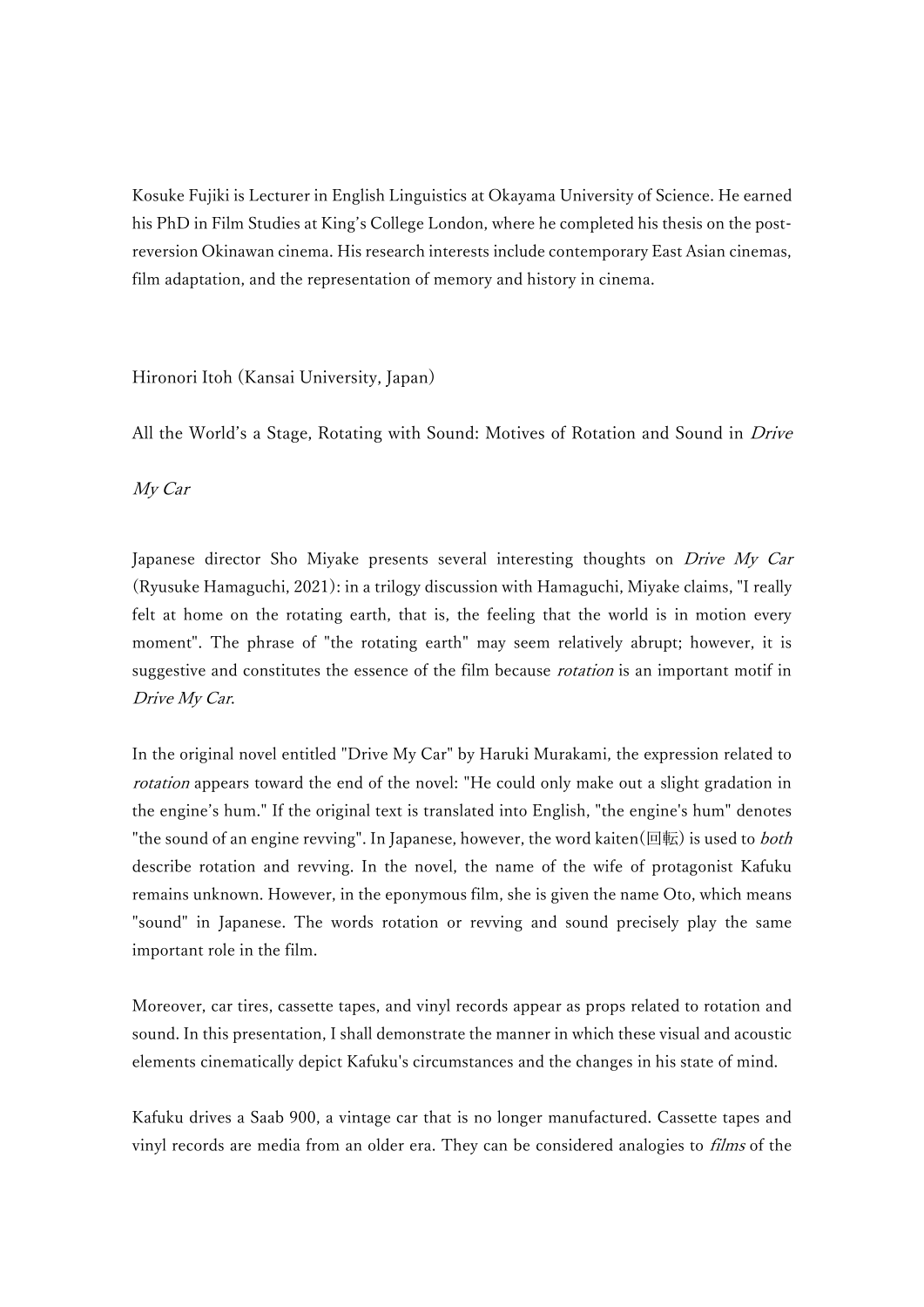film era. Through Drive My Car, a film of the digital age, Hamaguchi declares not only the rebirth of Kafuku but also the renewal of the film medium itself.

Hironori Itoh is a film researcher and critic. He earned his MA in the Graduate School of Human and Environmental Studies of Kyoto University. He specializes in the film and cinematic style of Yasujiro Ozu and is also interested in contemporary Japanese film and animation. He is the author of the book Film as Liberal Arts for Work and Life (PHP Institute,2021).

Hwang Kyunmin (Meiji Gakuin Institute of Language and Culture, Japan)

Beyond Borderlines: On Hamaguchi Ryusuke's Drive My Car

The red Saab 900, the car Kafuku, the main character, drives, is another protagonist of *Drive*  $My$  Car (2021). Hamaguchi's intention to switch the yellow convertible in Murakami's original story to a vivid red one was successful, showing the scenery of Japan through a running car and making a sharp contrast with the green landscape. His prominent use of the car as an essential visual element is reminiscent of Abbas Kiarostami's films in that its presence is more keenly felt than that of any other character during the three-hour running time.

In the interview with Filmmaker Magazine, Hamaguchi explained that he referred to Kiarostami's works when he shot a lot of car scenes. "There's this Iranian artist called Kiarostami, and his films have very striking scenes where there's a driver and the surroundings are changing a lot. And at the same time, the relationships between the characters are changing as well. I began to think that this image was somehow a condensation of life".

Drive My Car has resonances to the characteristics of Kiarostami's films in that they capture the outside scenery through the movement of cars. These images are embraced by the development of narrative and the theme of the film. At the same time, however, Hamaguchi differs from Kiarostami by elaborating the movement and closed space of a car that crosses (symbolically) physical and psychological boundaries. In this paper I aim to examine the ways in which Hamaguchi visualizes and resolves the trauma of characters by focusing on the representation of the Red Saab and the act of moving beyond borderlines. Furthermore, I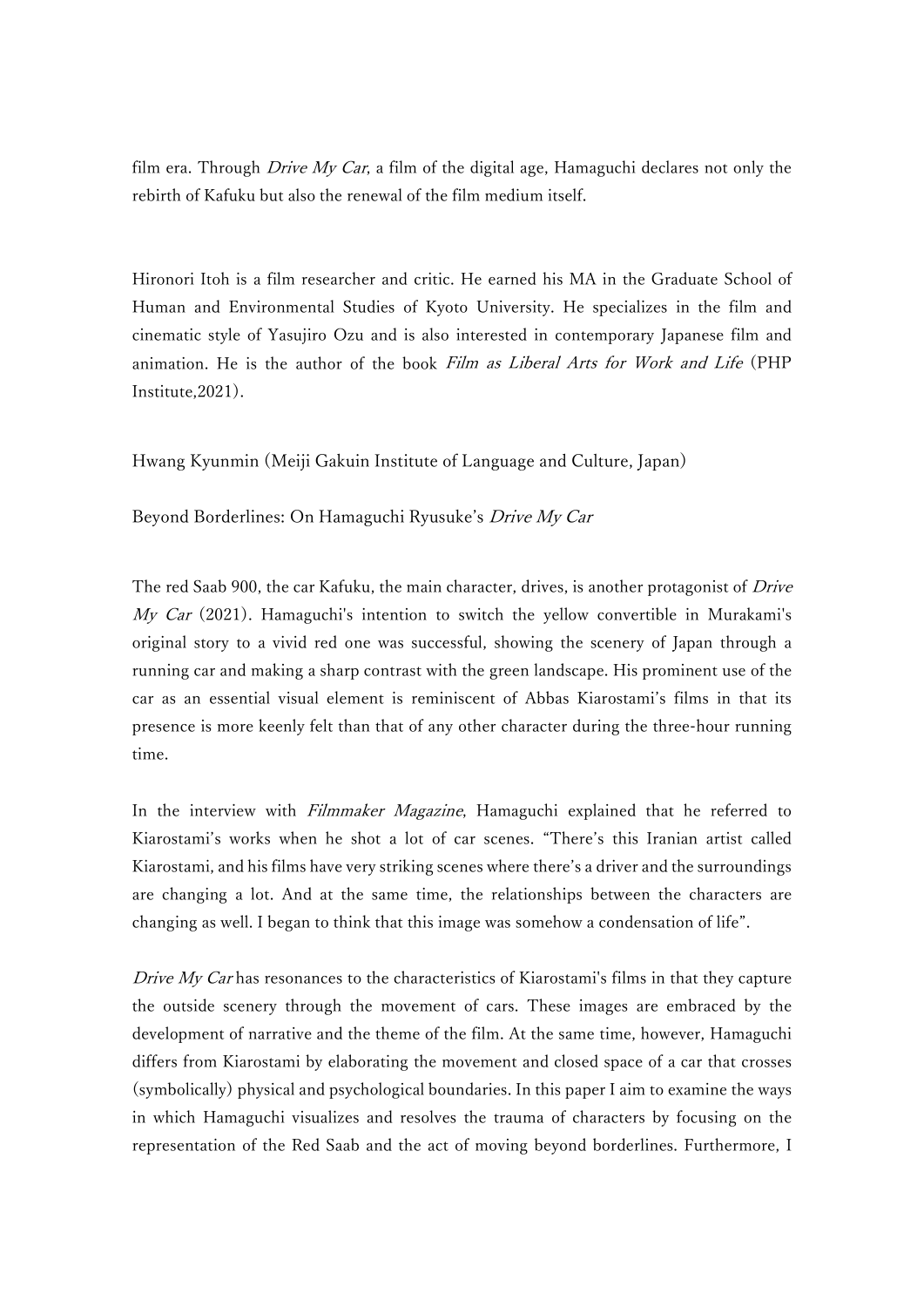would like to see how the film gains sympathy from contemporary Asian audiences suffering trauma in the Covid-19 era.

Hwang Kyunmin earned a Ph.D in the Department of Art Studies at Meiji Gakuin University and her dissertation examined the representations of Women in the Films of Imamura Shohei. Her main areas of interest are history, gender and genre in Japanese and Korean cinema. She participated in "Transition and Actual Condition of the Studio System in Postwar Japanese Films: An Empirical study of Nikkatsu Romanporno"(2019) as Project Researcher, and her publications include "The Spatial Embodiment of Gaze and Aspects of Women's Oppression in The Pornographers" (2017, Cineforum), "The Cinematic Landscape of Korea Changed by Iwai Shunii's *Love Letter*" (2020, Kawadeshobo) and "Evolving Heroines: Transition of Women's Representation in Korean Drama" (2021, etc.books).

Motonori Sato (Keio University, Japan)

To the Ends of Adaptation: The Beginnings of Translation in Hamaguchi's Asako I & II

and Drive My Car

It may sound counterintuitive to regard Hamaguchi's two recent films, Asako I & II (2018) and Drive My Car  $(2021)$ , as "translations". Indeed, given that the former is based on Tomoka Shibasaki's novel Netemo Sametemo (2010) and that the latter is based on Haruki Murakami's short story "Drive My Car" (2014), it would make more sense to call them "adaptations" rather than "translations". However, despite the rise of adaptations studies, the conceptions of adaptation as discussed in the academy—in which most of the arguments centre on faithfulness and freedom—do not seem to provide an insight into the unique experiments that Hamaguchi began to undertake with *Happy Hour* (2015). What Hamaguchi calls the "Italian reading method" is an eminent example. His inspiration is a French documentary film La Direction d'acteur par Jean Renoir (1968), in which Renoir asks an actor to read her lines without putting any emotion into them. In *Drive My Car* Hamaguchi demonstrates this Italian method in multiple ways, asking his characters/actors to read their lines *literally*, regardless of whether they are Murakami's, Chekhov's, or Hamaguchi's words. I will argue that his Italian reading method, that is, his stubborn commitment to the original *words*, offers a new way of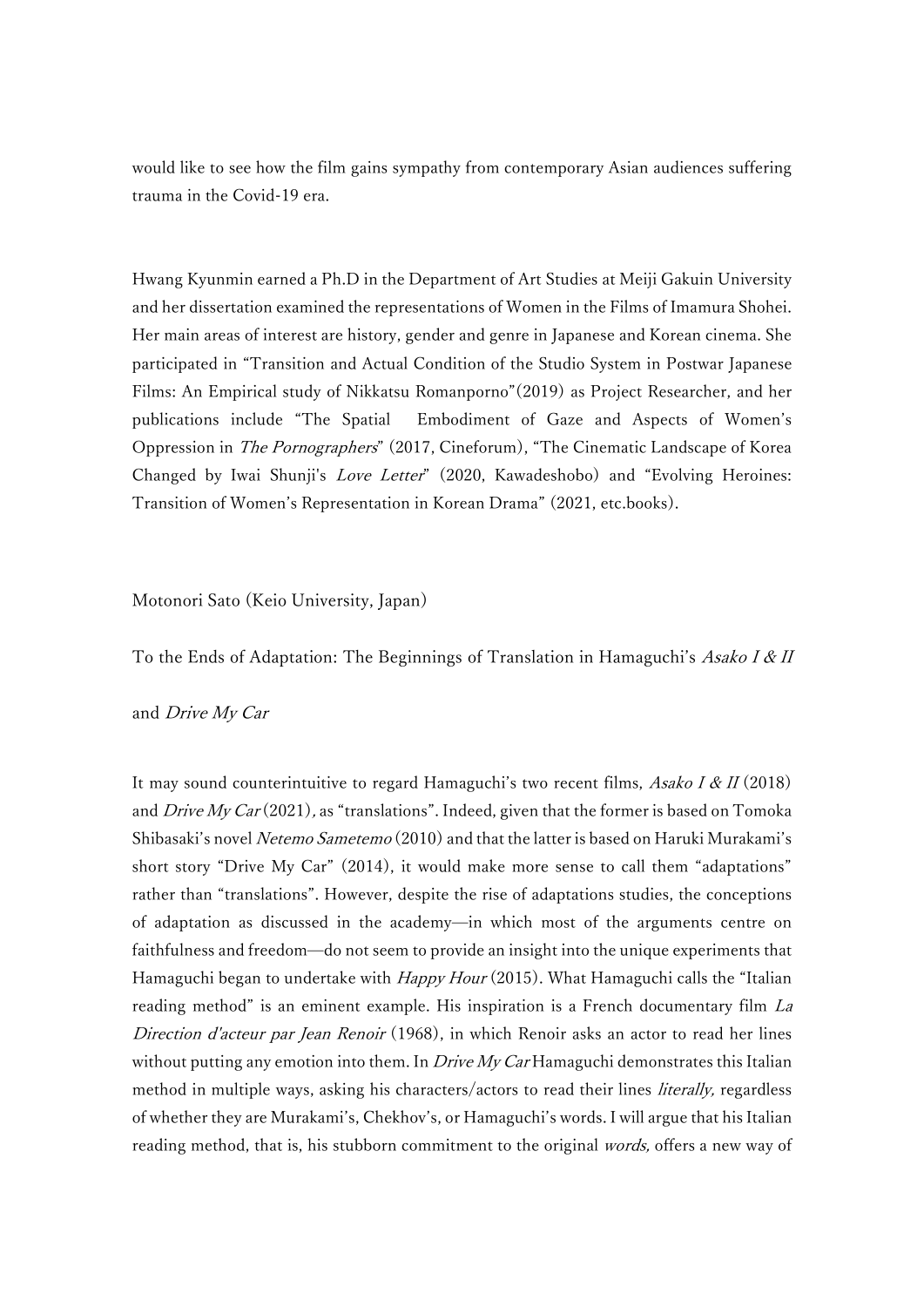thinking about "translation", one akin to what Walter Benjamin theorised in his essay "The Task of the Translator": "A real translation is transparent; it does not cover the original, does not block its light, but allows the pure language, as though reinforced by its own medium, to shine upon the original all the more fully". The key to real translation is, according to Benjamin, "a literal rendering of the syntax which proves words rather than sentences to be the primary element of the translator."

Motonori Sato is Professor of English at Keio University, Japan. His publications on literature and cinema include *The British New Wave* (in Japanese, Minerva, 2012) and *Graham Greene*, a Cinematic Life (in Japanese, Keio University Press, 2018, Winner of the Association for the Studies of Culture and Representation Award).

Ryohei Tomizuka (Kanagawa University, Japan)

Looking and Touching: Bodies in Drive My Car

A naked woman, shot backlit in bed before dawn, is talking to a man. She seems to be telling the story of a girl who comes to mind while they are having sexual intercourse. In *Drive My*  $Car (2021)$ , which opens with this truly striking scene, Ryusuke Hamaguchi introduces two new elements into his film that relate to the body.

First, the love scenes, which he has rarely featured in his other works, stand out in the early part of the film, which depicts the lives of Kafuku and Oto in Tokyo. In these scenes, a man and a woman are naked, embracing each other face-to-face and engaging in physical contact. However, each of their gazes shifts to the space behind the other, and they do not actually look at each other directly. This is quite bizarre, considering the fact that the Japanese word "maguwai" (目合ひ, which literally means "eye contact") metaphorically refers to sexual intercourse. Such scenes appear repeatedly in the part of the film set in Tokyo. In these scenes, we are made aware of the disconnection between the two, rather than the intimacy of their relationship.

For instance, take the scene of Oto's affair, which Kafuku witnesses by chance. In this sequence, her face, which is embraced by the man, is staring straight ahead instead of back at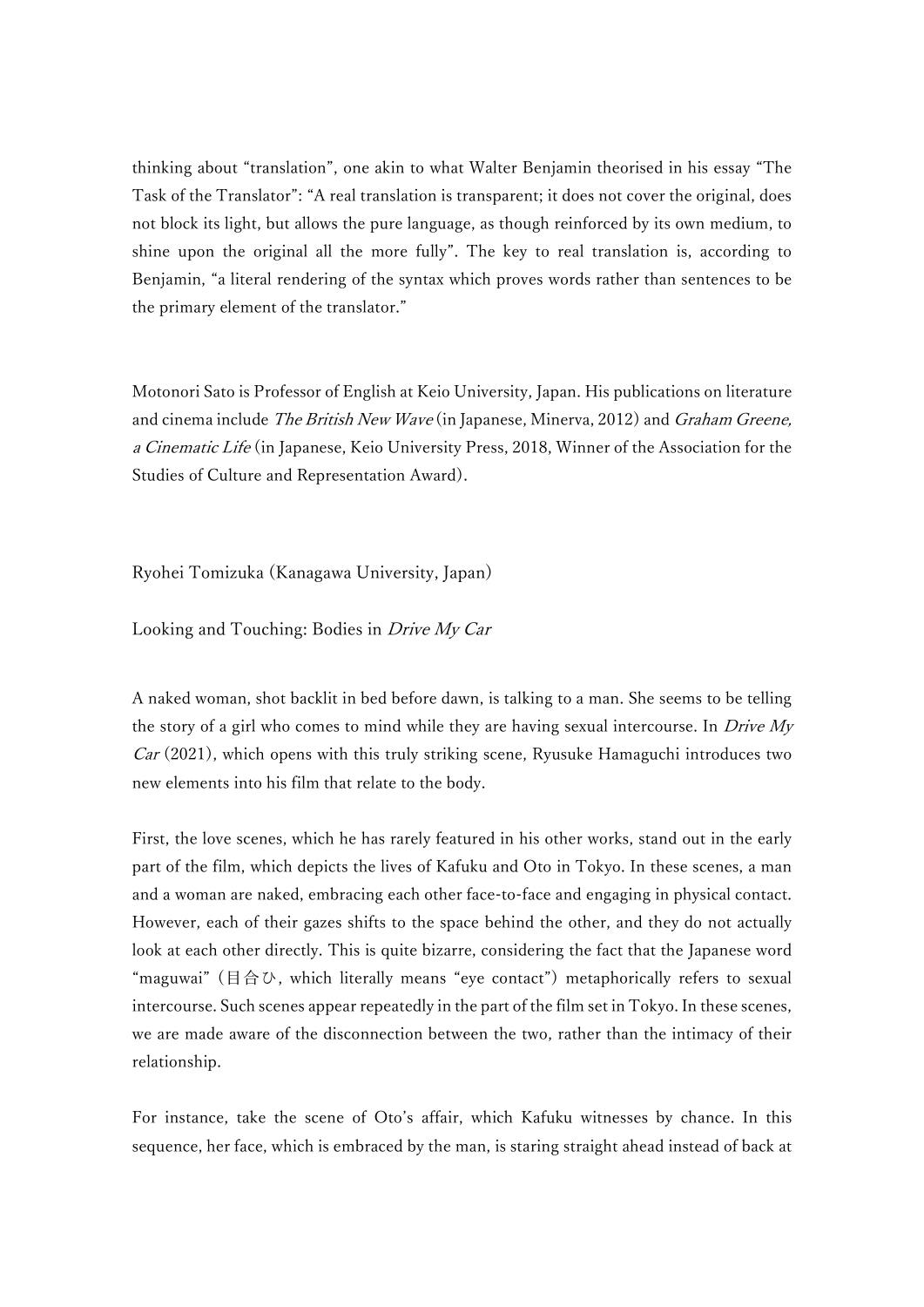him, and she comes into Kafuku's view through the mirror. Just as Kafuku's gaze is unreciprocated here, in the story that Oto sometimes tells Kafuku after sex, the female student can only secretly break into the house of the boy she has feelings for. In another love scene, in which Kafuku and Oto have returned home after their daughter's memorial service, their expressionless faces, like the Noh mask, are captured from opposite angles as they sit on the sofa and embrace each other, as if to show their distance. The next morning, Oto collapses, leaving behind a riddle of pensive words.

The second half of the film focuses on the rehearsals of the multilingual play by the cast from seven different countries and the scenes in which Kafuku and his personal driver Misaki drive back and forth between the theater and the place where he is staying. In the beginning, they can only glance furtively at each other through the rearview mirror, a pattern of action that resembles Kafuku's relationship with Oto. What triggers a change in their relationship is an outdoor rehearsal scene that Misaki observes for the first time. In this sequence, Sonya, played by Lee Yoo-na (Park Yu-rimu), who communicates in Korean sign language, and Yelena, played by Janice Chang (Sonia Yuan), who uses Chinese, touch each other. The emotional interaction between the two is brought out by the power of sign language, which Hamaguchi, who has always focused on the voices of actors, adopts for the first time in this film.

This presentation will trace how the two motifs of sign language, which again plays an important role in the climax of the story, and the love scene in the early part of the film reenact and alter the themes of looking and touching that Hamaguchi has been pursuing, while also referring to his previous works in the process. In so doing, I will reconsider the unique significance of Drive My Car, which can also be interpreted as a re-staging, the "second time around" of his earlier film Intimacies (2013) with a variety of innovations.

Ryohei Tomizuka is an Assistant Professor at the Faculty of Foreign Languages, Kanagawa University, Japan. His publications on literature and cinema include "From Grief to 'Practical Power': Moods and Affects in 'Experience'" (The Journal of the American Literature Society of Japan, vol. 20, 2022), "Parlor and Study: Emerson's Domestic Economy in Representations of Space" (in Japanese, The American Review, vol. 54, 2020, Winner of the Makoto Saito Award), and "The Method of Asako I & II" (in Japanese, *Eureka*, no. 50, vol. 12, 2018). His research interests include American literature, film studies, and literary theory.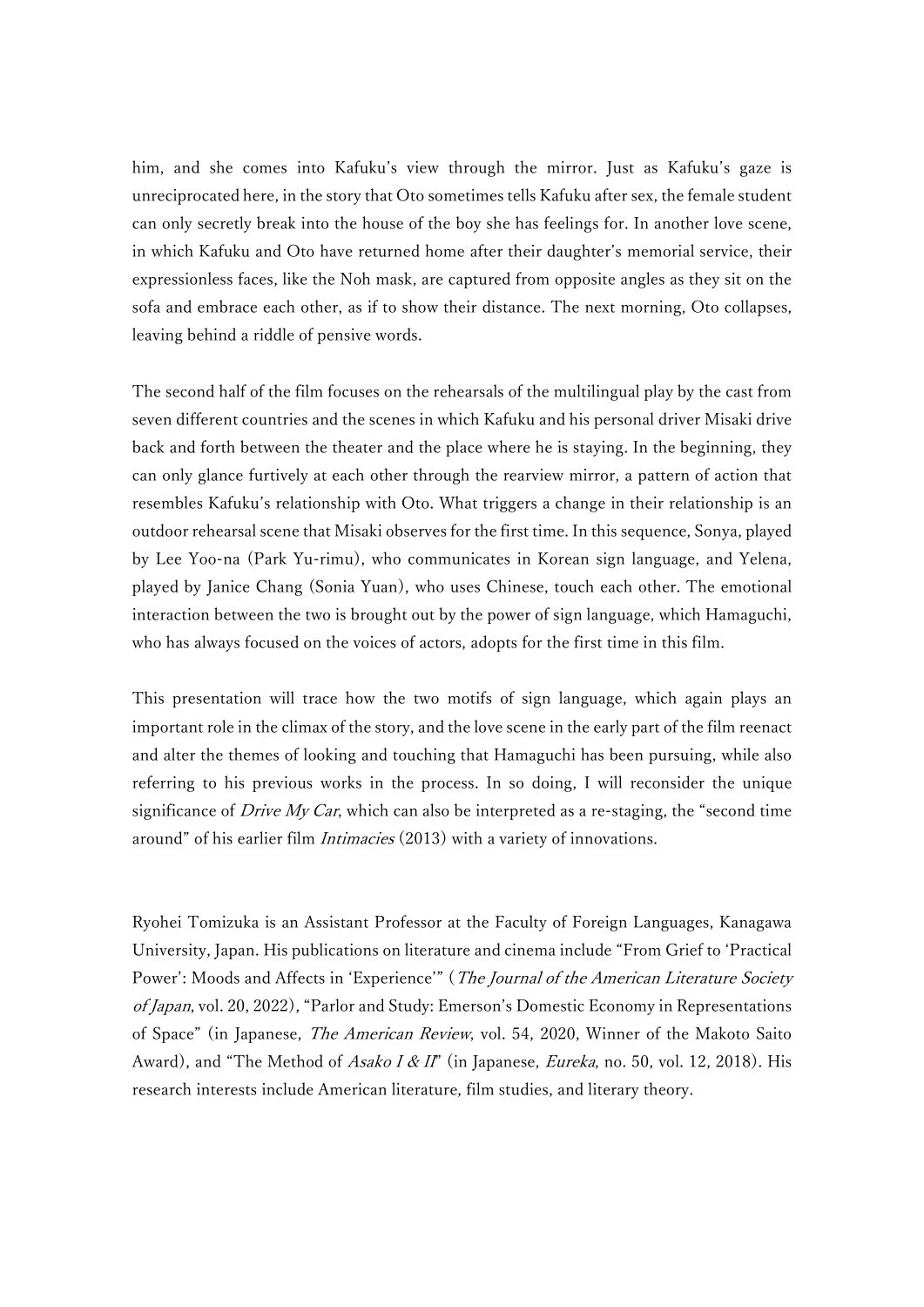### Mary Shuk-han Wong (Lingnan University, Hong Kong)

#### Sadness in Drive My Car

It had already passed midnight when the film ended. Audience in this preview show remained silent while leaving the cinema. Under the dark sky of Hong Kong, I had to catch my last bus home but I chose not to run. There were some heavy things inside my mind. Yusuke Kafuku, Misaki Watari and Oto Kafuku all strick me by their glooming faces. Even the playful Koji Takatsuki, his glooming face in the car, shot by long take, creates a strong emotion on me. What do these faces tell? Sadness, without doubt.

Drive My Car is a film about sadness. It started with Yusuke Kafuku's sudden discovery of Oto's affair and together with her sudden death, give Yusuke a mix feeling of hate and selfblame. Yet this is just the beginning. From his personal sadness, we gradually deeply visit other people's sadness including Misaki's, Koji's and Lee Yoon-a's. *Drive My Car* is not a film only about individual sadness but aims to connect sadness in the contemporary world. It starts with a domestic sadness in a middle-class Japanese family. Yet with Yusuku's road trip, his sadness is connected with other classes, gender and people of other nationalities. The film with its non-dramatic narrative brings out a strong humanistic message that in today's world, ironically, people are united with sadness. Textually, sadness or strike to start a new life are also common grounds to connect Haruki Murakami's short story and Anton Chekhov's play. What sadness is the saddest? Is Kafuku's sadness looks junior than Misaki's sadness? There are different layers of sadness in the film, yet it does not aim to rank sadness. For Drive My Car, sadness is not cured by happiness. One's sadness is being "cured" by others' sadness through self-reflection. With the tragic childhood of Misaki, her solemn expression and monotone action throughout the film could be seen as a criticism towards the middle-class male artist who looks egoistic. Not to say the dumb Lee Yoon-a who could be regarded as the spiritual lead of the film. Yet it is only through this process that Kafuku could be "cured".

Sadness in *Drive My Car* is represented in a very control narrative style. I hardly remembered a single scene of crying when I left the cinema. Drive My Car has constructed a world of sadness that allow global audience to identify with. The film seems want to remind us that make sure we understand what sadness is before shedding tears.